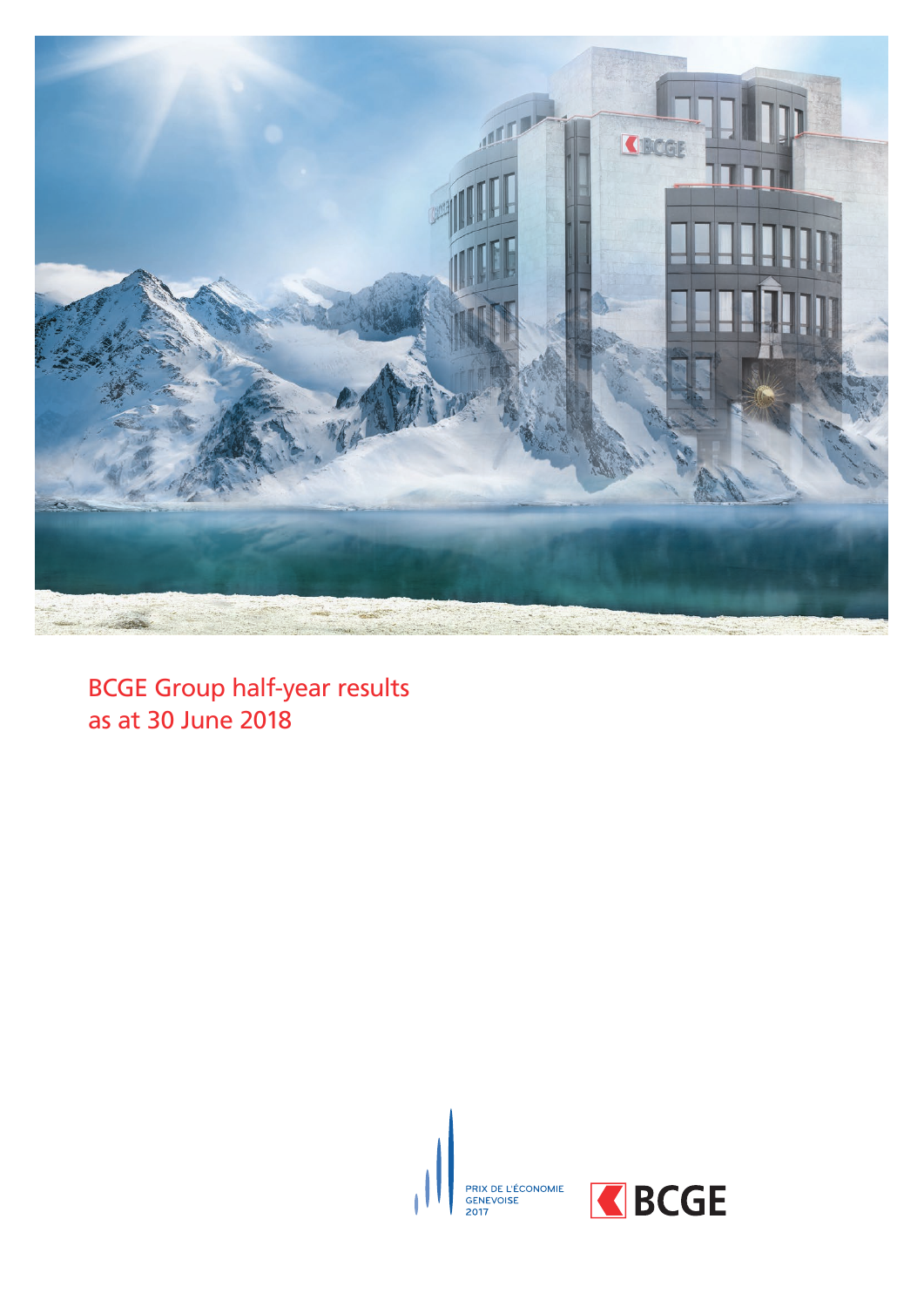## 2 Summary

| <b>Highlights</b>                                                            |     |
|------------------------------------------------------------------------------|-----|
| Consolidated balance sheet - BCGE Group                                      |     |
| Consolidated income statement - BCGE Group                                   |     |
| Consolidated presentation of the statement of changes in equity – BCGE Group | - 8 |
| Consolidated restricted note-BCGE Group                                      |     |
| Detail of extraordinary income and expenses                                  |     |
| Balance sheet - Parent company                                               |     |
| Income statement - Parent company                                            | 10  |

### **Impressum**

Publisher: Banque Cantonale de Genève Communications & Investor Relations Department communication@bcge.ch

Only the French version shall be binding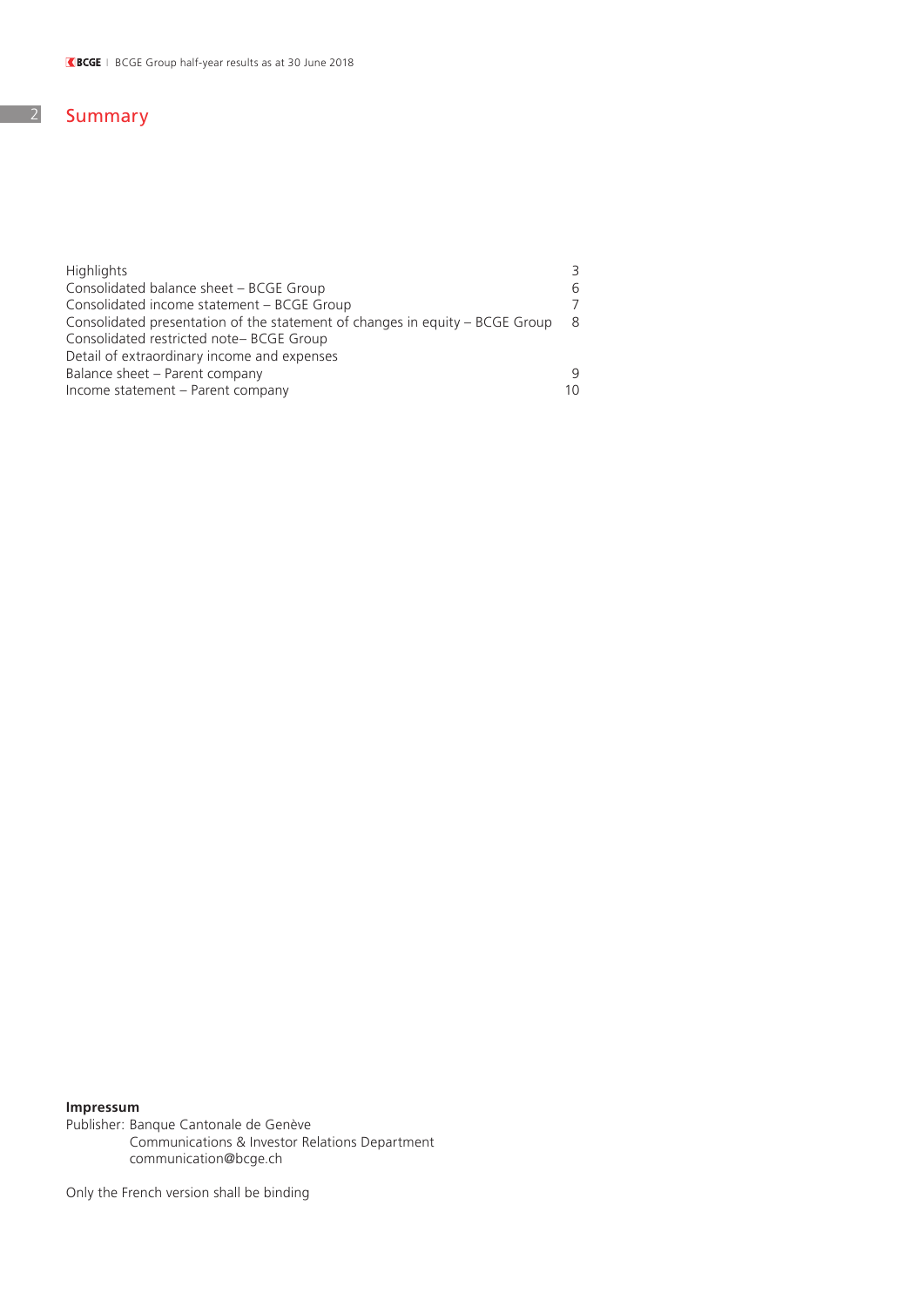## **Highlights**

# **Profitability at a record level**

The Banque Cantonale de Genève ended its half-year with a growth of 28.8% in its operating profit, which reached a record level of CHF 84.5 million. Net profit was up 10.7% at CHF 52 million. Half-year turnover exceeded the CHF 200 million threshold and rose 13.6% to CHF 208 million. Results increased strongly thanks to the ever more assertive diversification of business lines in Geneva, Switzerland and internationally. The cost/income ratio improved to 55.5%, thanks to product growth and risk control. Profitability improved: return on equity (ROE) rose 22 basis points to 6.9% while the earnings to equity ratio rose 190 basis points to 11.3%. Assets under management and administration rose to CHF 26.7 billion (+1.3% over the six-month period) as did mortgage loans to CHF 11.2 billion (+2.3%). For the full year 2018, the bank forecasts a higher level of operating profitability than in 2017.

#### **. Strong increase in profitability**

 Operating profit reached a record level at CHF 84.5 million (+28.8%), while half-year profit rose to CHF 52.0 million (+10.7%). Operating income increased by 13.6% to CHF 208 million, with all business lines contributing to this marked growth. Net interest income rose by 16.4% to CHF 125.6 million, driven by growth in lending, dynamic ALM management, minimal cost of risk and, in particular this half-year, the private equity business (subsidiary Capital Transmission SA, Geneva).

 The gross interest margin increased to above 1% and reached 1.06% (against 0.96% at 31.12.2017). It benefited from the combined effect of higher financing volumes and the gradual rise in interest rates, particularly those in USD. The two-year swap rate in this currency rose from 1.62% in June 2017 to 2.79% in June 2018. The awaited normalisation of rates has begun to materialise.

 All business lines contributed to the increase in commissions (+11.6% to CHF 59.8 million). To begin with, it should be noted that the share of commissions in turnover (28.8%) is high compared with comparable banks. Commissions on loans increased by 16.5% thanks to trade finance, which benefited from increases in business volume and commodity prices. New management mandates and investment funds contributed to a 12% increase in securities commissions. Other commissions increased by 6.3%, driven in particular by the mandates carried out by the subsidiary specialising in mergers and acquisitions: Dimension SA, Lausanne. Revenues in EUR and USD amounted to 28.4% of turnover; proof of a beneficial internationalisation of revenue sources. Operating expenses totalled CHF 115.5 million (+5.4%). Personnel expenses reflect the growth of all business lines and the demand for increasingly specialised profiles and skills. The progress in Other operating expenses reflects multipolar innovation (digital onboarding, Avantage service site, Twint, mobile app, etc.) and the creation of new products (investment funds, financing instruments, services for Swiss abroad, etc.).

### **. A major player in financing Geneva's economy**

 The bank granted more than CHF 2.2 billion in new loans to businesses and individuals in three years, bringing the total to CHF 15.9 billion. Mortgage loans increased by a targeted CHF 11.2 billion (+2.3%). Since 31 December 2017, an additional 309 businesses have joined the ranks of its partner-clients, making a total of 19,658 businesses (legal entities). The share of mortgages in the balance sheet total is moderate (50.4%), reflecting a healthy diversification of the latter.

### **. Increase in assets under management and administration**

 Assets under management and administration grew by 1.3% in six months (CHF 349 million) to CHF 26.7 billion. The institutional client segment grew by 1% over the same period to CHF 12.6 billion. For its part, private clients totalled CHF 14.1 billion (+1.7%). Private banking activities grew with the addition of 289 new Best of management mandates. Investment funds rose to CHF 2.6 billion (+4%), reflecting the success of the Synchrony Funds brand.

#### **. Growth in shareholders' equity**

 In the first six months, shareholders' equity increased by CHF 45.6 million (+3.1%) bringing it to CHF 1.52 billion. An additional CHF 813 million of shareholders' equity has been created since 2005. BCGE belongs to the circle of well-capitalised and sound banks.

### **. High rate of growth in the number of private shareholders**

 The bank is delighted to see that its shareholders' base, both private and institutional, continues to expand. The number of individuals and businesses that have joined the ranks of its shareholders is constantly growing (+259 individuals or entities). As at 30 June 2018, the bank had 14,530 registered shareholders (compared to 14,271 at the end of 2017). In addition to these figures, several hundred shareholders have deposited more than 954,000 shares in other institutions. The shareholder base is well diversified (82.8% of the bank's known shareholders hold between one and 50 shares). 85% of employees are shareholders and hold 2.7% of the bank's capital.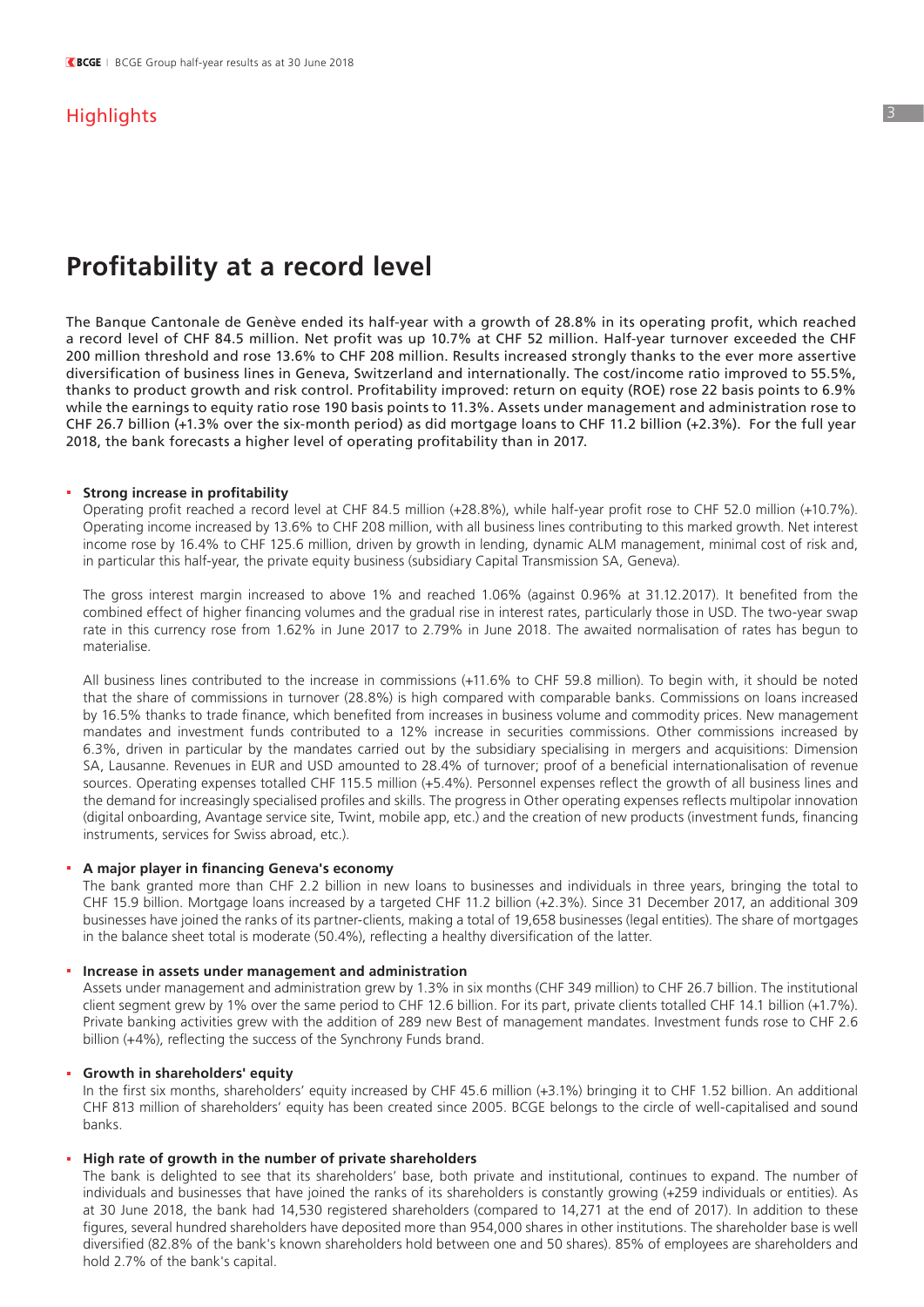## 4 Highlights

### **. Rise in BCGE shares**

 The strong performance of the share price in the first half of 2018 (+12.9%) attests to the attractiveness of the institution to private and institutional investors. Market capitalisation is CHF 1.3 billion. The potential for growth remains significant, for a share price of CHF 185 the intrinsic value of the share is CHF 212.40.

### **. Strategic priorities in 2018**

 The bank is working on five strategic priorities for the current year, summarised as follows:

- central partner for the regional economy and for businesses,
- selective growth in mortgage finance,
- targeted expansion of private banking in Switzerland and internationally,
- increase of its market share in asset management and investment funds on the Swiss market and internationally,
- improvement in operational productivity.

### **. Outlook for 2018**

 The bank is accelerating its business expansion in an economic environment in recovery.

- It relies on the diversity of its skills and on the alignment of its business model with the specific features of the Geneva economy.
- The growth in high value-added business and the loyalty of its client base confirm its favourable strategic positioning.
- The bank's financial soundness makes it a safe and stable custodial address.
- The bank expects continued low interest rates and increasing market volatility to affect its interest margin and commission income.
- Lending growth will remain moderate due to regulations governing capital reguirements and the counter-cyclical buffer.
- The bank is stepping up the development of business areas that are less capital-intensive (private banking, asset management, investment funds, mergers and acquisitions, financial engineering advice).

 For the full year 2018, the bank forecasts a higher level of operating profitability than in 2017.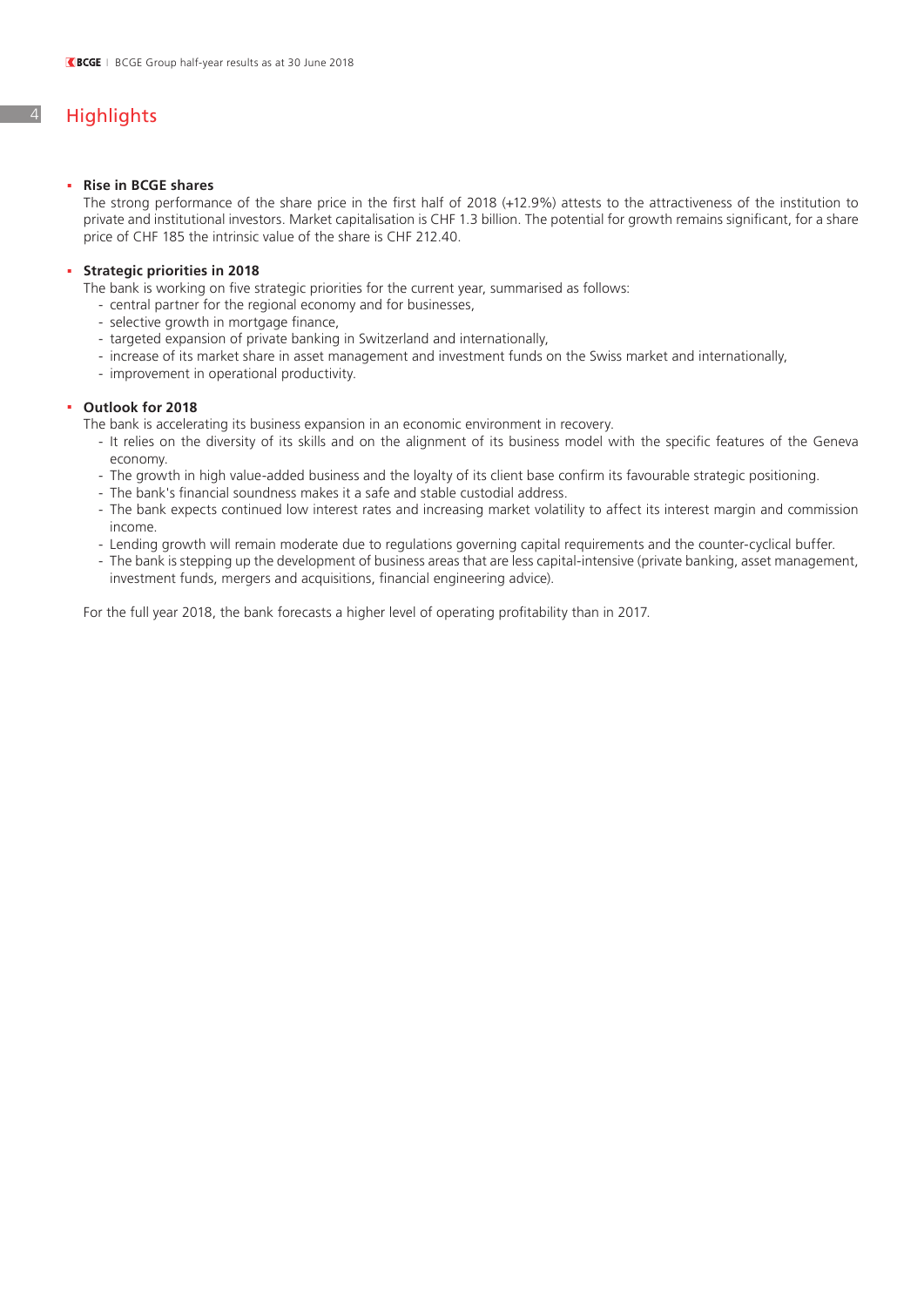# Highlights

# Main consolidated figures for the first half 2018

| <b>Results, in CHF thousand</b>            | 30.06.2018 | 30.06.2017 | <b>Variation 2018 vs 2017</b> |           |  |
|--------------------------------------------|------------|------------|-------------------------------|-----------|--|
| Operating income                           | 208,037    | 183,140    | 24,897                        | 13.6%     |  |
| Operating income                           | 115,526    | 109,569    | 5,957                         | 5.4%      |  |
| Operating result                           | 84,526     | 65,616     | 18,910                        | 28.8%     |  |
| Six-month profit                           | 52,012     | 46,976     | 5,036                         | 10.7%     |  |
| ROE (return on equity)                     | 6.94%      | 6.72%      | 22 basis points               | 3.4%      |  |
| Balance sheet and AUM, in CHF thousand     | 30.06.2018 | 31.12.2017 |                               |           |  |
| Total assets                               | 22,306,148 | 22,671,315 | (365, 167)                    | $(1.6\%)$ |  |
| Mortgage loans                             | 11,242,663 | 10,985,361 | 257,302                       | 2.3%      |  |
| Assets under management and administration | 26,729,179 | 26,380,457 | 348,722                       | 1.3%      |  |
| Shareholders' equity                       | 1,517,750  | 1,472,199  | 45,551                        | 3.1%      |  |
| Tier 1 capital ratio                       | 14.25%     | 14.03%     | 22 basis points               | 1.6%      |  |
| Ratio of regulatory capital available      | 15.22%     | 15.02%     | 20 basis points               | 1.3%      |  |
| Staff (full-time equivalents)              | 751        | 748        | 3                             | 0.3%      |  |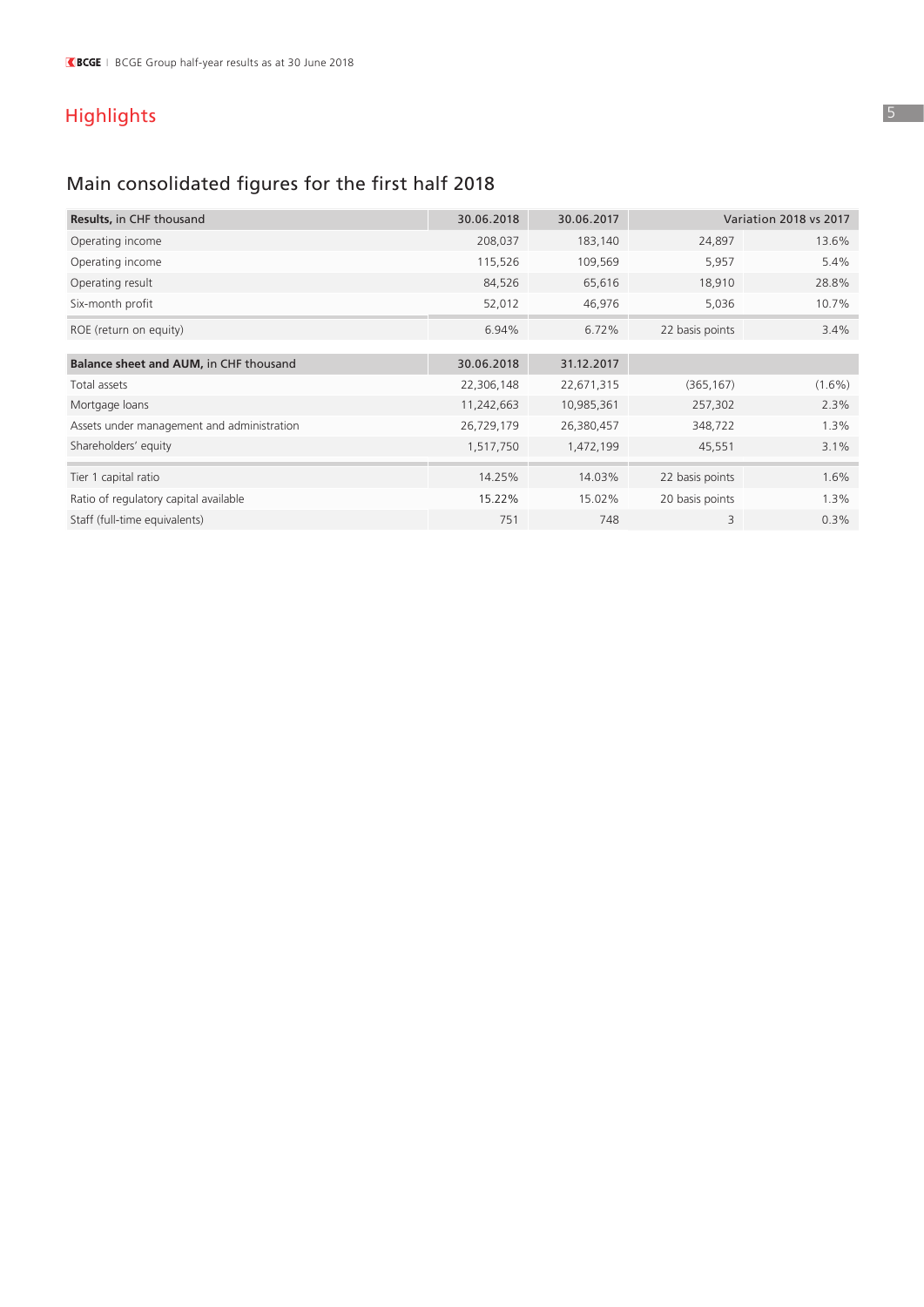# Consolidated balance sheet – BCGE Group

| <b>Assets</b>                                                   | 30.06.2018<br>CHF thousand | 31.12.2017<br>CHF thousand | Variation<br>CHF thousand | Variation<br>en % |
|-----------------------------------------------------------------|----------------------------|----------------------------|---------------------------|-------------------|
| Liquid assets                                                   | 3,441,867                  | 3,435,533                  | 6,334                     | 0.2               |
| Amounts due from banks                                          | 737,280                    | 766,360                    | (29,080)                  | (3.8)             |
| Amounts due from securities financing transactions              | 100,000                    | 580,000                    | (480,000)                 | (82.8)            |
| Amounts due from customers                                      | 4,648,729                  | 4,706,766                  | (58, 037)                 | (1.2)             |
| Mortgage loans                                                  | 11,242,663                 | 10,985,361                 | 257,302                   | 2.3               |
| Trading portfolio assets                                        | 59,435                     | 55,549                     | 3,886                     | 7.0               |
| Positive replacement values of derivative financial instruments | 10,835                     | 15,130                     | (4, 295)                  | (28.4)            |
| Financial investments                                           | 1,684,404                  | 1,749,983                  | (65, 579)                 | (3.7)             |
| Accrued income and prepaid expenses                             | 34,989                     | 29,919                     | 5,070                     | 16.9              |
| Participations                                                  | 58,860                     | 61,589                     | (2,729)                   | (4.4)             |
| Tangible fixed assets                                           | 124,899                    | 129,651                    | (4, 752)                  | (3.7)             |
| Other assets                                                    | 162,187                    | 155,474                    | 6,713                     | 4.3               |
| <b>Total assets</b>                                             | 22,306,148                 | 22,671,315                 | (365, 167)                | (1.6)             |
| Total subordinated claims                                       | 18,545                     | 20,953                     | (2,408)                   | (11.5)            |
| of which subject to mandatory conversion and / or debt waiver   |                            |                            |                           |                   |
|                                                                 |                            |                            |                           |                   |
| <b>Liabilities</b>                                              | 30.06.2018                 | 31.12.2017                 | Variation                 | Variation         |
|                                                                 | CHF thousand               | CHF thousand               | CHF thousand              | in $%$            |
| Amounts due to banks                                            | 2,327,229                  | 2,541,918                  | (214, 689)                | (8.4)             |
| Liabilities from securities financing transactions              | 242,907                    | 482,846                    | (239, 939)                | (49.7)            |
| Amounts due in respect of customer deposits                     | 14,471,751                 | 14,548,789                 | (77, 038)                 | (0.5)             |
| Trading portfolio liabilities                                   | 12,946                     | 1,045                      | 11,901                    | 1,138.9           |
| Negative replacement values of derivative financial instruments | 6,087                      | 3,962                      | 2,125                     | 53.6              |
| Cash bonds                                                      | 2,852                      | 4,043                      | (1, 191)                  | (29.5)            |
| Bond issues and central mortgage institution loans              | 3,533,255                  | 3,432,055                  | 101,200                   | 2.9               |
| Accrued expenses and deferred income                            | 81,145                     | 84,289                     | (3, 144)                  | (3.7)             |
| Other liabilities                                               | 97,003                     | 86,461                     | 10,542                    | 12.2              |
| Provisions                                                      | 13,223                     | 13,708                     | (485)                     | (3.5)             |
| Reserves for general banking risks                              | 195,000                    | 180,000                    | 15,000                    | 8.3               |
| Bank's capital                                                  | 360,000                    | 360,000                    |                           | 0.0               |
| Statutory capital reserve                                       | 317,933                    | 315,949                    | 1,984                     | 0.6               |
| Statutory retained earnings reserve                             | 615,104                    | 558,557                    | 56,547                    | 10.1              |
| Own shares (negative item)                                      | (7,901)                    | (10, 383)                  | 2,482                     | (23.9)            |
| Currency translation reserve                                    | (14, 398)                  | (13, 528)                  | (870)                     | 6.4               |
| Profit/loss (result of the period)                              | 52,012                     | 81,604                     | (29, 592)                 | (36.3)            |
| <b>Total liabilities</b>                                        | 22,306,148                 | 22,671,315                 | (365, 167)                | (1.6)             |
| Total subordinated liabilities                                  | 508,390                    | 508,055                    | 335                       | 0.1               |
| of which subject to mandatory conversion and / or debt waiver   | 308,390                    | 308,200                    | 190                       | 0.1               |
| Off-balance-sheets transactions                                 | 30.06.2018                 | 31.12.2017                 | Variation                 | Variation         |
|                                                                 | CHF thousand               | CHF thousand               | CHF thousand              | in $%$            |
| Contingent liabilities                                          | 900,805                    | 747,945                    | 152,860                   | 20.4              |
| Irrevocable commitments                                         | 723,352                    | 715,342                    | 8,010                     | 1.1               |
| Obligations to pay up shares and make further contributions     | 143,958                    | 131,018                    | 12,940                    | 9.9               |
| Credit commitments                                              | 175,524                    | 100,827                    | 74,697                    | 74.1              |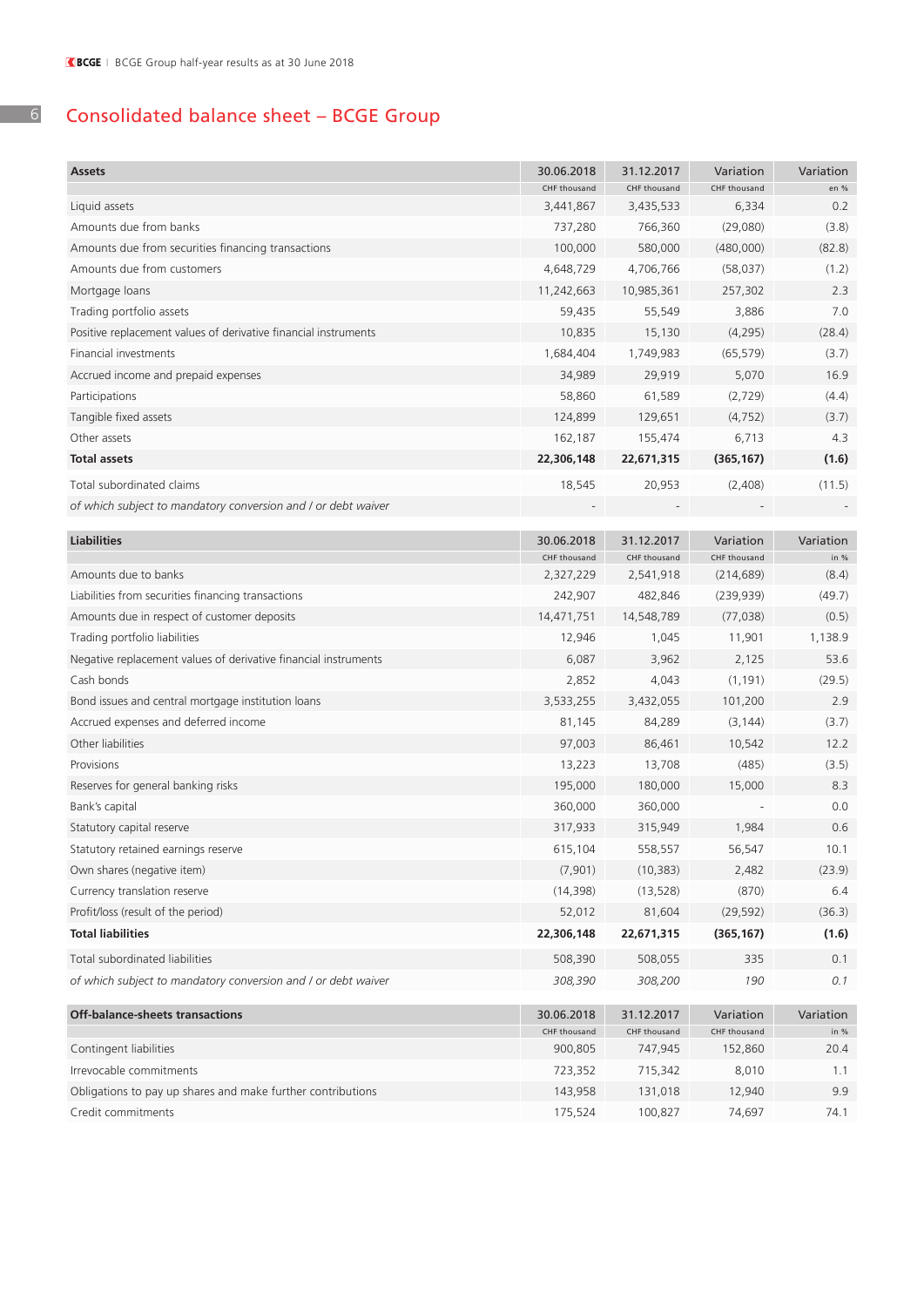# Consolidated income statement – BCGE Group

|                                                                                                                         | 30.06.2018   | 30.06.2017   | Variation    | Variation |
|-------------------------------------------------------------------------------------------------------------------------|--------------|--------------|--------------|-----------|
|                                                                                                                         | CHF thousand | CHF thousand | CHF thousand | in %      |
| <b>Result from interest operations</b>                                                                                  |              |              |              |           |
| Interest and discount income                                                                                            | 136,948      | 124,483      | 12,465       | 10.0      |
| Interest and dividend income from trading portfolios                                                                    | 37           | 262          | (225)        | (85.9)    |
| Interest and dividend income from financial investments                                                                 | 13,590       | 5,052        | 8,538        | 169.0     |
| Interest expense                                                                                                        | (29,091)     | (25, 251)    | (3,840)      | 15.2      |
| Gross result from interest operations                                                                                   | 121,484      | 104,546      | 16,938       | 16.2      |
| Changes in value adjustments for default risks and losses from interest operations                                      | 4,073        | 3,352        | 721          | 21.5      |
| Subtotal net result from interest operations                                                                            | 125,557      | 107,898      | 17,659       | 16.4      |
|                                                                                                                         |              |              |              |           |
| <b>Result from comission business and services</b>                                                                      |              |              |              |           |
| Commission income from securities trading and investment activities                                                     | 24,434       | 21,809       | 2,625        | 12.0      |
| Commission income from lending activities                                                                               | 18,406       | 15,795       | 2,611        | 16.5      |
| Commission income from other services                                                                                   | 20,566       | 19,284       | 1,282        | 6.6       |
| Commission expense                                                                                                      | (3, 565)     | (3,284)      | (281)        | 8.6       |
| Subtotal result from comission business and services                                                                    | 59,841       | 53,604       | 6,237        | 11.6      |
| Result from trading activities and the fair value option                                                                |              |              |              |           |
| Subtotal result from trading activities and the fair value option                                                       | 14,442       | 14,352       | 90           | 0.6       |
| Other result from ordinary activities                                                                                   |              |              |              |           |
| Result from the disposal of financial investments                                                                       | 2,990        | 1,251        | 1,739        | 139.0     |
| Income from participations                                                                                              | 6,922        | 4,266        | 2,656        | 62.3      |
| Result from real estate                                                                                                 | 499          | 461          | 38           | 8.2       |
| Other ordinary income                                                                                                   | 3,382        | 3,405        | (23)         | (0.7)     |
| Other ordinary expenses                                                                                                 | (5, 596)     | (2,097)      | (3, 499)     | 166.9     |
| Subtotal other result from ordinary activities                                                                          | 8,197        | 7,286        | 911          | 12.5      |
|                                                                                                                         |              |              |              |           |
| <b>Total operating income</b>                                                                                           | 208,037      | 183,140      | 24,897       | 13.6      |
| <b>Operating expenses</b>                                                                                               |              |              |              |           |
| Personnel expenses                                                                                                      | (70, 639)    | (65, 518)    | (5, 121)     | 7.8       |
| General and administrative expenses                                                                                     | (44, 887)    | (44, 051)    | (836)        | 1.9       |
| <b>Subtotal operating expenses</b>                                                                                      | (115, 526)   | (109, 569)   | (5, 957)     | 5.4       |
|                                                                                                                         |              |              |              |           |
| Value adjustments on participations and depreciation<br>and amortisation of tangible fixed assets and intangible assets | (8,049)      | (7, 841)     | (208)        | 2.7       |
| Changes to provisions and other value adjustments, and losses                                                           | 64           | (114)        | 178          | (156.1)   |
| <b>Operating result</b>                                                                                                 | 84,526       | 65,616       | 18,910       | 28.8      |
| Extraordinary income                                                                                                    |              |              |              |           |
| Extraordinary expenses                                                                                                  |              |              |              |           |
| Changes in reserves for general banking risks                                                                           | (15,000)     | (5,000)      | (10,000)     | 200.0     |
| Taxes                                                                                                                   | (17, 514)    | (13, 640)    | (3,874)      | 28.4      |
| Profit                                                                                                                  | 52,012       | 46,976       | 5,036        | 10.7      |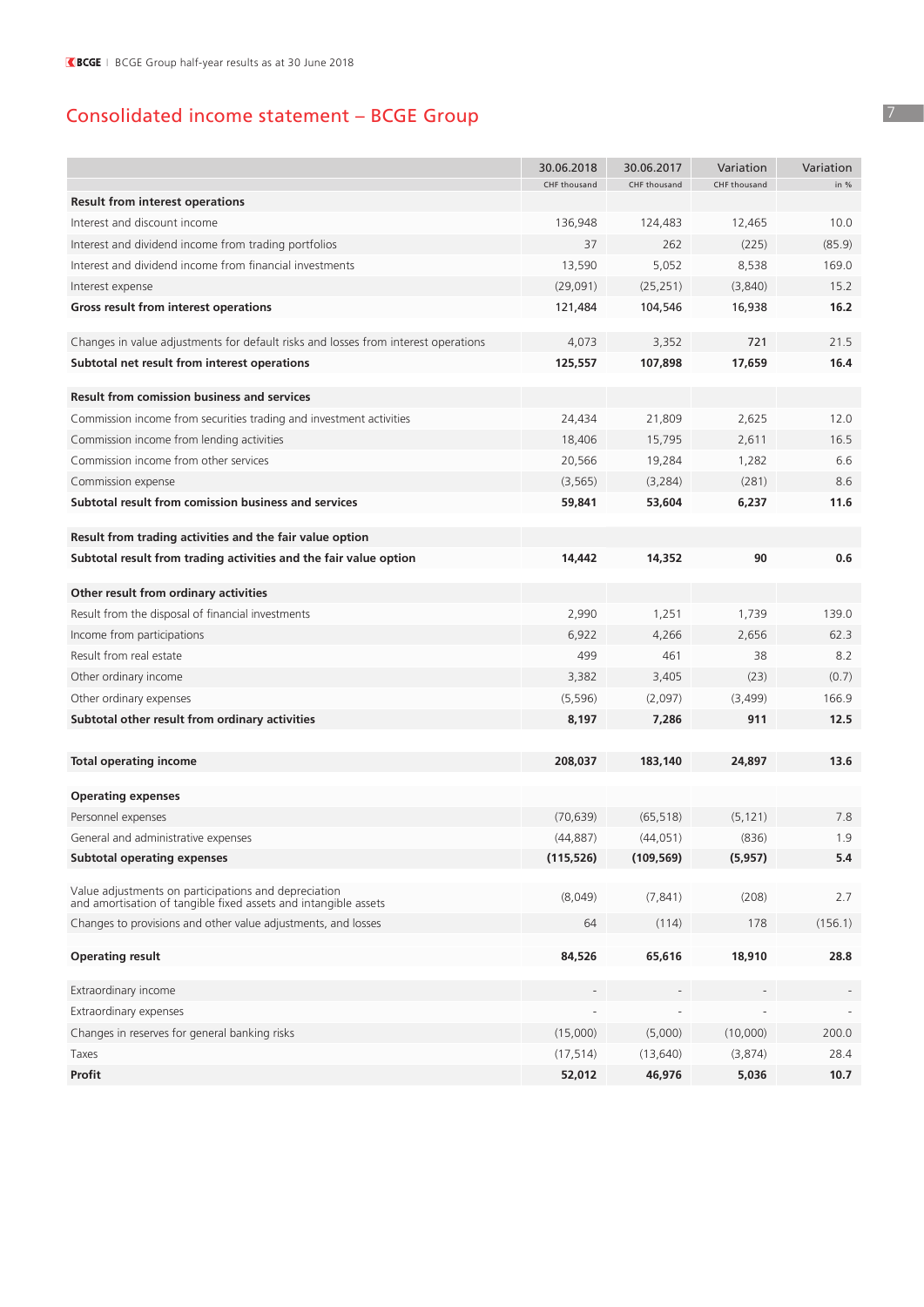8

## Consolidated presentation of the statement of changes in equity – BCGE Group

| in CHF 1'000                                                                    | Bank's<br>capital | Statutory<br>capital<br>reserve | Statutory<br>retained<br>earnings<br>reserve | Reserves<br>for<br>general<br>banking<br>risks | Currency<br>translation<br>reserve | Own<br>shares<br>(negative<br>item) | Result of<br>the period | <b>Total</b> |
|---------------------------------------------------------------------------------|-------------------|---------------------------------|----------------------------------------------|------------------------------------------------|------------------------------------|-------------------------------------|-------------------------|--------------|
| Equity at start of current period                                               | 360,000           | 315,949                         | 640,161                                      | 180,000                                        | (13, 528)                          | (10, 383)                           |                         | 1,472,199    |
| Acquisition of own shares                                                       |                   |                                 |                                              |                                                |                                    | (3,248)                             |                         | (3, 248)     |
| Disposal of own shares                                                          |                   |                                 |                                              |                                                |                                    | 7,496                               |                         | 7,496        |
| Profit (loss) on disposal of own shares                                         |                   | 1,766                           |                                              |                                                |                                    | (1,766)                             |                         |              |
| Currency translation differences                                                |                   |                                 |                                              |                                                | (870)                              |                                     |                         | (870)        |
| Dividends and other distributions                                               |                   | 218                             | (20, 880)                                    |                                                |                                    |                                     |                         | (20, 662)    |
| Special allocation to the State of Geneva<br>(20% of dividends paid)            |                   |                                 | (4, 176)                                     |                                                |                                    |                                     |                         | (4, 176)     |
| Other allocations to (transfers from) the<br>reserves for general banking risks |                   |                                 |                                              | 15,000                                         |                                    |                                     |                         | 15,000       |
| Other allocations to (transfers from) other<br>reserves (round)                 |                   |                                 | (1)                                          |                                                |                                    |                                     |                         | (1)          |
| Profit / loss (result of the period)                                            |                   |                                 |                                              |                                                |                                    |                                     | 52,012                  | 52,012       |
| Equity at end of current period                                                 | 360,000           | 317,933                         | 615,104                                      | 195,000                                        | (14, 398)                          | (7,901)                             | 52,012                  | 1,517,750    |

## Condensed notes – BCGE Group

### **.** Highlights

 The chapter Highlights mentioned in pages 3 to 5 contain information regarding the economic factors that have influenced the results under review and their variations compared to the previous year.

**.** No significant event has occurred since the results were compiled.

## Detail of extraordinary income and expenses

|                               | 30.06.2018   | 30.06.2017   |
|-------------------------------|--------------|--------------|
|                               | CHF thousand | CHF thousand |
| <b>Extraordinary income</b>   |              |              |
| <b>Total</b>                  | -            | -            |
|                               |              |              |
| <b>Extraordinary expenses</b> |              |              |
| <b>Total</b>                  | -            |              |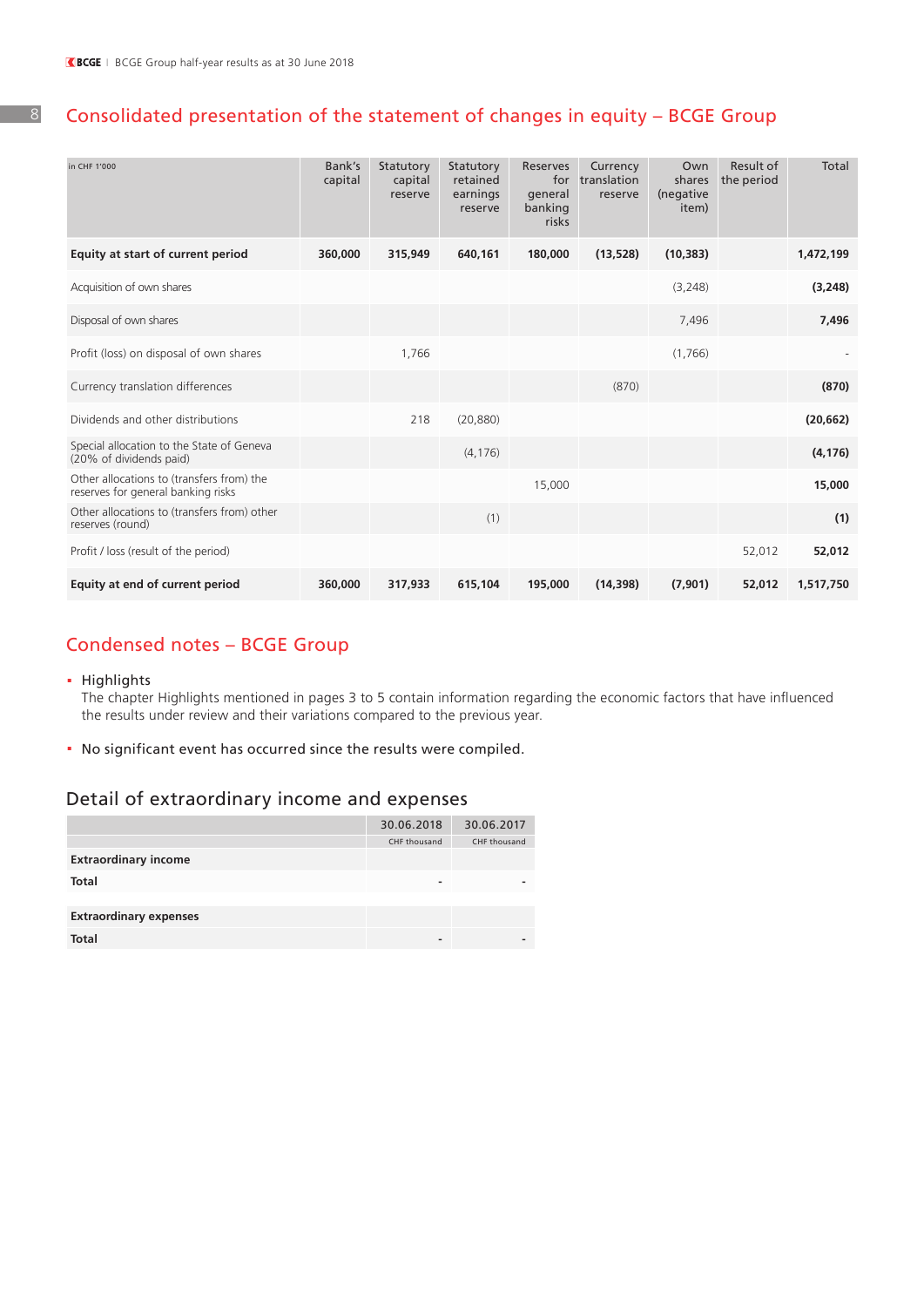# Balance sheet – Parent company

| <b>Assets</b>                                                   | 30.06.2018                 | 31.12.2017                 | Variation                 | Variation           |
|-----------------------------------------------------------------|----------------------------|----------------------------|---------------------------|---------------------|
| Liquid assets                                                   | CHF thousand<br>3,431,818  | CHF thousand<br>3,431,086  | CHF thousand<br>732       | in %<br>0.0         |
| Amounts due from banks                                          | 1,500,365                  | 1,448,245                  | 52,120                    | 3.6                 |
| Amounts due from securities financing transactions              | 100,000                    | 580,000                    | (480,000)                 | (82.8)              |
| Amounts due from customers                                      | 3,850,709                  | 3,963,831                  | (113, 122)                | (2.9)               |
| Mortgage loans                                                  | 11,242,663                 | 10,985,361                 | 257,302                   | 2.3                 |
| Trading portfolio assets                                        | 59,435                     | 55,549                     | 3,886                     | 7.0                 |
| Positive replacement values of derivative financial instruments | 10,927                     | 15,536                     | (4,609)                   | (29.7)              |
| Financial investments                                           | 1,667,030                  | 1,730,485                  | (63, 455)                 | (3.7)               |
| Accrued income and prepaid expenses                             | 32,566                     | 25,517                     | 7,049                     | 27.6                |
| Participations                                                  | 91,465                     | 91,648                     | (183)                     | (0.2)               |
| Tangible fixed assets                                           | 124,013                    | 128,866                    | (4, 853)                  | (3.8)               |
| Other assets                                                    | 161,532                    | 154,279                    | 7,253                     | 4.7                 |
| <b>Total assets</b>                                             | 22,272,523                 | 22,610,403                 | (337, 880)                | (1.5)               |
| Total subordinated claims                                       | 5,493                      | 6,156                      | (663)                     | (10.8)              |
| of which subject to mandatory conversion and / or debt waiver   |                            |                            |                           |                     |
|                                                                 |                            |                            |                           |                     |
| <b>Liabilities</b>                                              | 30.06.2018                 | 31.12.2017                 | Variation                 | Variation           |
|                                                                 | CHF thousand               | CHF thousand               | CHF thousand              | in %                |
| Amounts due to banks                                            | 2,404,160                  | 2,619,485                  | (215, 325)                | (8.2)               |
| Liabilities from securities financing transactions              | 242,907                    | 482,846                    | (239, 939)                | (49.7)              |
| Amounts due in respect of customer deposits                     | 14,426,137                 | 14,477,970                 | (51, 833)                 | (0.4)               |
| Trading portfolio liabilities                                   | 12,946                     | 1,045                      | 11,901                    | 1,138.9             |
| Negative replacement values of derivative financial instruments | 6,087                      | 3,962                      | 2,125                     | 53.6                |
| Cash bonds                                                      | 2,852                      | 4,043                      | (1, 191)                  | (29.5)              |
| Bond issues and central mortgage institution loans              | 3,533,255                  | 3,432,055                  | 101,200                   | 2.9                 |
| Accrued expenses and deferred income                            | 76,444                     | 78,111                     | (1,667)                   | (2.1)               |
| Other liabilities                                               | 95,447                     | 78,587                     | 16,860                    | 21.5                |
| Provisions                                                      | 13,223                     | 13,708                     | (485)                     | (3.5)               |
| Reserves for general banking risks                              | 195,000                    | 180,000                    | 15,000                    | 8.3                 |
| Bank's capital                                                  | 360,000                    | 360,000                    |                           | 0.0                 |
| Statutory capital reserve                                       | 310,890                    | 310,890                    |                           | 0.0                 |
| of which tax-exempt capital contribution reserve                | 180,192                    | 180, 192                   |                           | 0.0                 |
| Statutory retained earnings reserve                             | 553,556                    | 500,500                    | 53,056                    | 10.6                |
| Own shares                                                      | (7, 815)                   | (10, 224)                  | 2,409                     | (23.6)              |
| Profit carried forward / loss carried forward                   | 1,369                      | 1,049                      | 320                       | 30.5                |
| Profit/loss (result of the period)                              | 46,065                     | 76,376                     | (30, 311)                 | (39.7)              |
| <b>Total liabilities</b>                                        | 22,272,523                 | 22,610,403                 | (337, 880)                | (1.5)               |
| Total subordinated liabilities                                  | 508,390                    | 508,055                    | 335                       | 0.1                 |
| of which subject to mandatory conversion and / or debt waiver   | 308,390                    | 308,200                    | 190                       | 0.1                 |
|                                                                 |                            |                            |                           |                     |
| <b>Off-balance-sheets transactions</b>                          | 30.06.2018<br>CHF thousand | 31.12.2017<br>CHF thousand | Variation<br>CHF thousand | Variation<br>in $%$ |
| Contingent liabilities                                          | 877,064                    | 720,059                    | 157,005                   | 21.8                |
| Irrevocable commitments                                         | 633,296                    | 637,628                    | (4, 332)                  | (0.7)               |
| Obligations to pay up shares and make further contributions     | 143,958                    | 131,018                    | 12,940                    | 9.9                 |
| Credit commitments                                              | 175,524                    | 100,827                    | 74,697                    | 74.1                |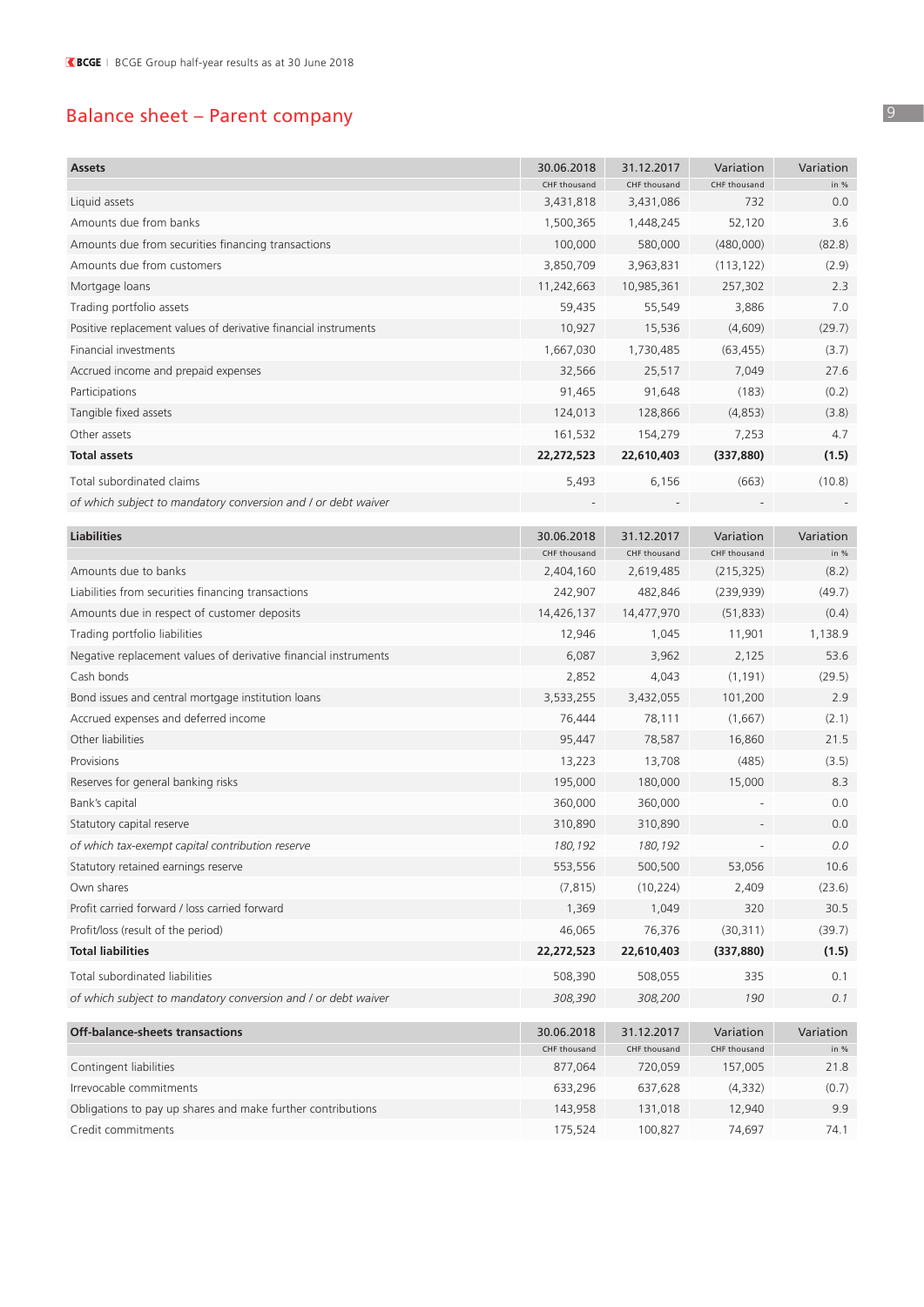#### 10 Income statement – Parent company

|                                                                                                                         | 30.06.2018   | 30.06.2017   | Variation    | Variation |
|-------------------------------------------------------------------------------------------------------------------------|--------------|--------------|--------------|-----------|
|                                                                                                                         | CHF thousand | CHF thousand | CHF thousand | in %      |
| <b>Result from interest operations</b>                                                                                  |              |              |              |           |
| Interest and discount income                                                                                            | 126,699      | 116,468      | 10,231       | 8.8       |
| Interest and dividend income from trading portfolios                                                                    | 37           | 262          | (225)        | (85.9)    |
| Interest and dividend income from financial investments                                                                 | 4,998        | 5,052        | (54)         | (1.1)     |
| Interest expense                                                                                                        | (29,053)     | (25, 130)    | (3,923)      | 15.6      |
| Gross result from interest operations                                                                                   | 102,681      | 96,652       | 6,029        | 6.2       |
| Changes in value adjustments for default risks and losses from interest operations                                      | 4,919        | 3,707        | 1,212        | 32.7      |
| Subtotal net result from interest operations                                                                            | 107,600      | 100,359      | 7,241        | 7.2       |
|                                                                                                                         |              |              |              |           |
| <b>Result from comission business and services</b>                                                                      |              |              |              |           |
| Commission income from securities trading and investment activities                                                     | 23,781       | 21,208       | 2,573        | 12.1      |
| Commission income from lending activities                                                                               | 16,430       | 14,348       | 2,082        | 14.5      |
| Commission income from other services                                                                                   | 17,996       | 17,807       | 189          | 1.1       |
| Commission expense                                                                                                      | (3, 565)     | (3, 284)     | (281)        | 8.6       |
| Subtotal result from comission business and services                                                                    | 54,642       | 50,079       | 4,563        | 9.1       |
| Result from trading activities and fair value option                                                                    |              |              |              |           |
| Subtotal result from trading activities and the fair value option                                                       | 14,502       | 14,372       | 130          | 0.9       |
|                                                                                                                         |              |              |              |           |
| Other result from ordinary activities                                                                                   |              |              |              |           |
| Result from the disposal of financial investments                                                                       | 2,869        | 911          | 1,958        | 214.9     |
| Income from participations                                                                                              | 10,589       | 10,108       | 481          | 4.8       |
| Result from real estate                                                                                                 | 499          | 461          | 38           | 8.2       |
| Other ordinary income                                                                                                   | 3,470        | 3,520        | (50)         | (1.4)     |
| Other ordinary expenses                                                                                                 | (2,223)      | (2,097)      | (126)        | 6.0       |
| Subtotal other result from ordinary activities                                                                          | 15,204       | 12,903       | 2,301        | 17.8      |
| <b>Total operating income</b>                                                                                           | 191,948      |              | 14,235       | 8.0       |
|                                                                                                                         |              | 177,713      |              |           |
| <b>Operating expenses</b>                                                                                               |              |              |              |           |
| Personnel expenses                                                                                                      | (65, 583)    | (61, 278)    | (4,305)      | 7.0       |
| General and administrative expenses                                                                                     | (42, 125)    | (41, 916)    | (209)        | 0.5       |
| <b>Subtotal operating expenses</b>                                                                                      | (107, 708)   | (103, 194)   | (4, 514)     | 4.4       |
|                                                                                                                         |              |              |              |           |
| Value adjustments on participations and depreciation<br>and amortisation of tangible fixed assets and intangible assets | (8,000)      | (7,800)      | (200)        | 2.6       |
| Changes to provisions and other value adjustments, and losses                                                           | 64           | (114)        | 178          | (156.1)   |
| <b>Operating result</b>                                                                                                 | 76,304       | 66,605       | 9,699        | 14.6      |
|                                                                                                                         |              |              |              |           |
| Extraordinary income                                                                                                    |              |              |              |           |
| Extraordinary expenses                                                                                                  |              |              |              |           |
| Changes in reserves for general banking risks                                                                           | (15,000)     | (5,000)      | (10,000)     | 200.0     |
| Taxes                                                                                                                   | (15, 239)    | (12,029)     | (3, 210)     | 26.7      |
| Profit                                                                                                                  | 46,065       | 49,576       | (3, 511)     | (7.1)     |